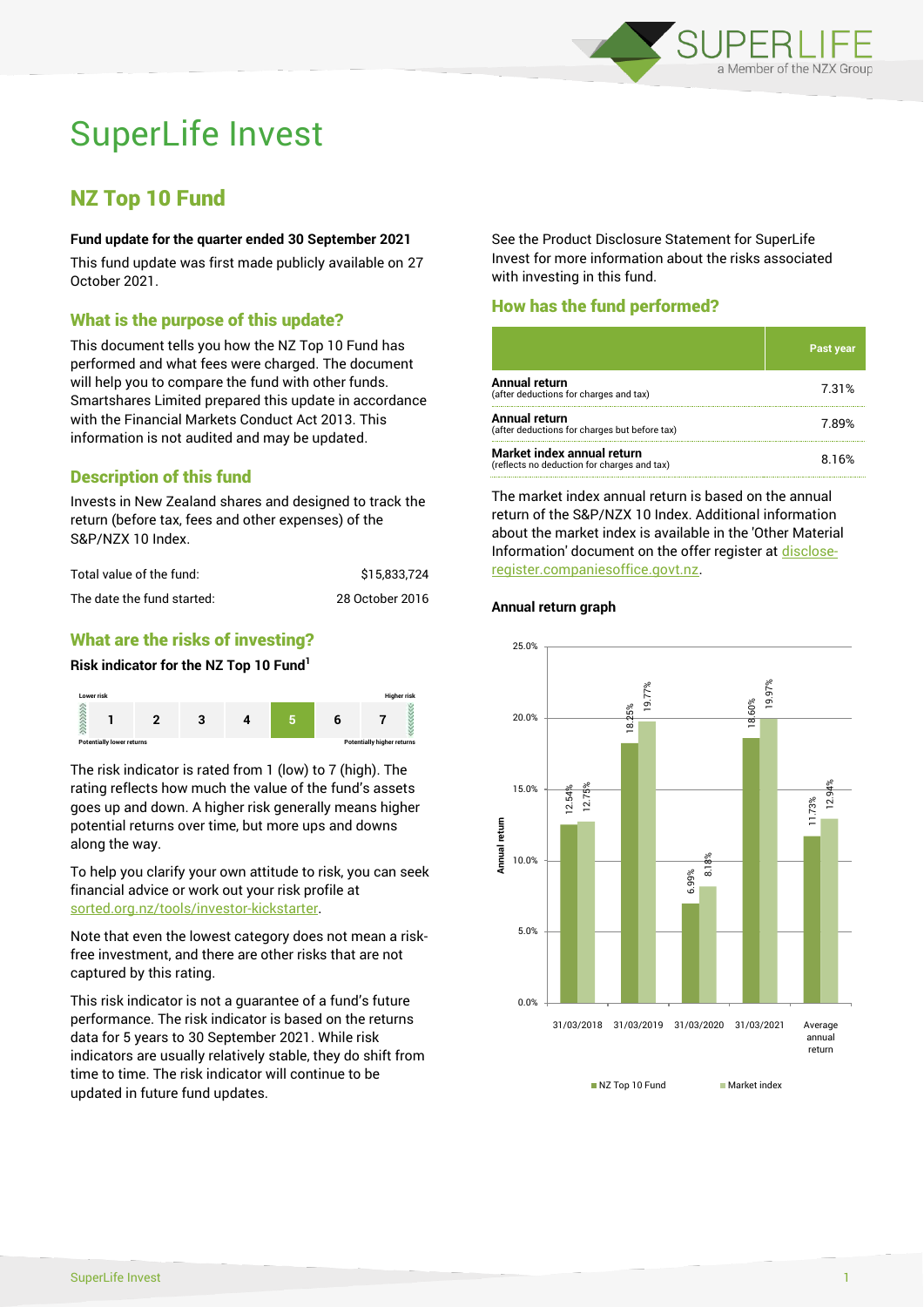

This shows the return after fund charges and tax for each year ending 31 March since the fund started. The last bar shows the average annual return since the fund started, up to 30 September 2021.

**Important:** This does not tell you how the fund will perform in the future.

Returns in this update are after tax at the highest prescribed investor rate (PIR) of tax for an individual New Zealand resident. Your tax may be lower.

# What fees are investors charged?

Investors in the NZ Top 10 Fund are charged fund charges. In the year to 31 March 2021 these were:

|                                                       | % per annum of fund's<br>net asset value |  |
|-------------------------------------------------------|------------------------------------------|--|
| <b>Total fund charges</b>                             | 0.49%                                    |  |
| Which are made up of:                                 |                                          |  |
| <b>Total management and administration</b><br>charges | 0.49%                                    |  |
| Including:                                            |                                          |  |
| Manager's basic fee                                   | 0.48%                                    |  |
| Other management and<br>administration charges        | 0.01%                                    |  |
| Other charges                                         | Dollar amount per investor               |  |
| Administration fee                                    | \$12 per annum                           |  |

Investors may also be charged individual action fees for specific actions or decisions (for example, if an investor has a financial adviser and has agreed to pay a fee to the adviser for providing financial advice). See the Product Disclosure Statement for SuperLife Invest for more information about those fees.

The fees set out above include GST where applicable.

Small differences in fees and charges can have a big impact on your investment over the long term.

# Example of how this applies to an investor

Jess had \$10,000 in the fund at the start of the year and did not make any further contributions. At the end of the year, Jess received a return after fund charges were deducted of \$731 (that is 7.31% of her initial \$10,000). Jess paid other charges of \$12. This gives Jess a total return after tax of \$719 for the year.

#### What does the fund invest in?

#### **Actual investment mix**

This shows the types of assets that the fund invests in.



#### **Target investment mix**

This shows the mix of assets that the fund generally intends to invest in.

| <b>Asset Category</b>        | <b>Target asset mix</b> |
|------------------------------|-------------------------|
| Cash and cash equivalents    |                         |
| New Zealand fixed interest   |                         |
| International fixed interest |                         |
| Australasian equities        | 100.00%                 |
| International equities       |                         |
| Listed property              |                         |
| Unlisted property            |                         |
| Commodities                  |                         |
| Other                        |                         |